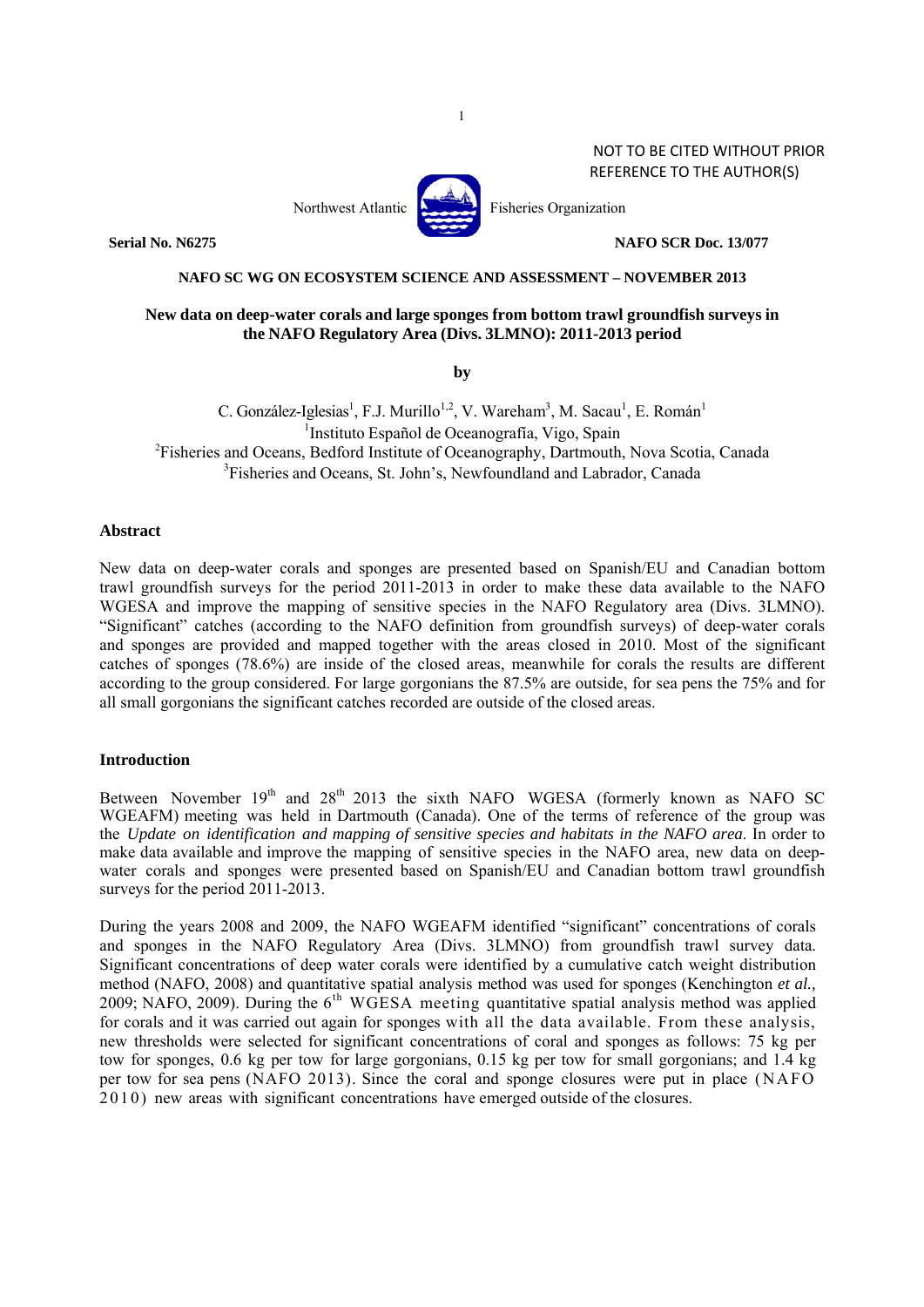### **Material and Methods**

Data used in this study come from four different bottom trawl groundfish surveys:

- 1. The Spanish 3NO Survey, carried out by the Instituto Español de Oceanografía (IEO), samples the Grand Bank of Newfoundland (NRA, Divs. 3NO) between 42 and 1462 m depth (González-Troncoso *et al*., 2013).
- 2. The EU Flemish Cap Survey, carried out by the IEO together with the Instituto de Investigaciones Marinas (IIM) and IPIMAR (Portugal), samples all the Flemish Cap (NAFO Div. 3M), and currently a depth range between 132 and 1450 m (Casas and Gonzalez-Troncoso, 2013).
- 3. The Spanish Fletán Negro-3L Survey carried out by the IEO, samples the Div. 3L in the NRA between 112 and 1478 m depth (Román *et al*., 2013).
- 4. DFO NL Multispecies Surveys (NRA Divs. 3LMNO), carried out by Fisheries and Oceans, Canada between 47 and 723 m (Gilkinson, 2013).

Surveys 1 to 3 were carried out between May and August for the period 2011-2013, using a randomstratified sampling design with standardized 30-minutes bottom trawls and vessel speed of 3 knots (surveys 1 and 3) and 3.5 knots (survey 2). The main objective of these surveys is the estimation of abundances and biomass indices of the main demersal species, and the demographic structure of their populations. Campelen 1800 bottom trawl gear was used in the Flemish Pass and the Grand Bank of Newfoundland (NRA Divs. 3LNO), whereas a Lofoten bottom trawl gear was used in the Flemish Cap (Div. 3M). Surveys 4 for the period 2011-2012 were carried out using a random-stratified sampling design with standardized 15-minutes bottom trawls and vessel speed of 3 knots. Campelen 1800 bottom trawl gear was used.

Deep water corals and sponges were weighted (in the case of massive sponge, catches were extrapolated from samples or estimated visually) and recorded by scientific staff on board, and some samples were preserved for posterior studies in laboratory.

In order to follow the same groups previously used by WGEAFM, deep water corals were grouped in large gorgonians (Alcyonacea), small gorgonians (Alcyonacea) and sea pens (Pennatulacea); and all the sponges were grouped together. Some data of the species of corals and sponges present in the area have been previously published (Wareham and Edinger, 2007; Wareham, 2009; Fuller, 2011; Murillo *et al*., 2011a; Murillo *et al*., 2012).

Data from the surveys undertaken in NAFO Regulatory Area (Divs. 3LMNO) during 2011-2013 period are analysed in this document. A total number of 1154 bottom trawls were studied from Spanish/EU surveys and 128 from Canadian surveys (only presence data is available). DFO NL Multispecies Surveys cover Divisions 3LNO and part of Division 3M, for this reason as well as only presence of sponge or coral data was available, only the Spanish/EU surveys that cover uniformly the entire study area in the NRA (Divs. 3LMNO) have been used for the calculation of the percentage of presence for the different groups of corals and sponges.

Distribution maps of presence and significant catches of sponges, large gorgonians, small gorgonians and sea pens following the n ew thresholds defined during the 6<sup>th</sup> WGESA (NAFO, 2013) are presented in this document, based on data from RV surveys. Location of the corals and sponge records was assigned to the start position of the survey fishing tows. The coordinates and weight of the significant catches are provided in Table 1.

All the geographical databases were plotted using the WGS 1984 web Mercator to avoid distorting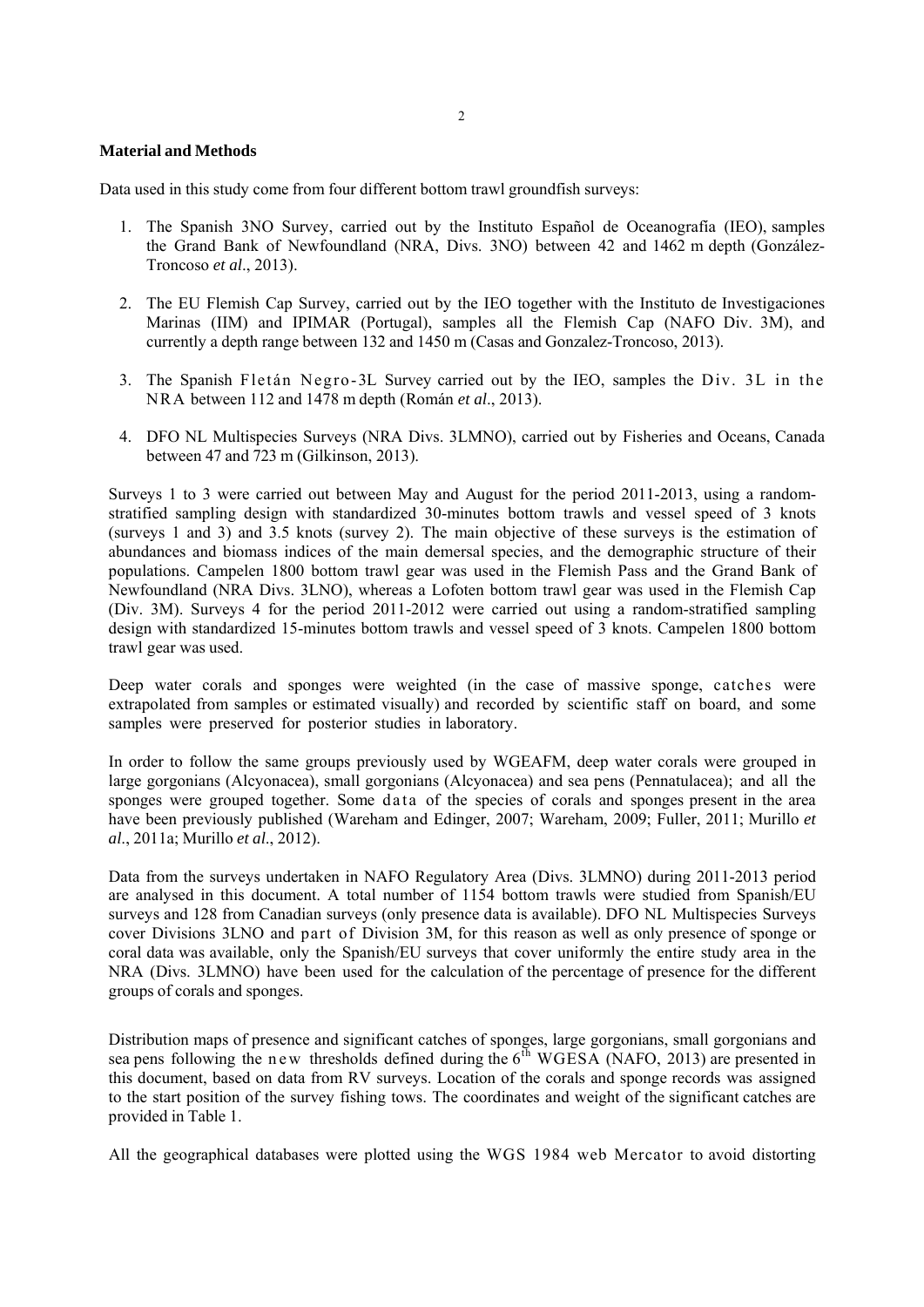the data surfaces. Moreover, bathymetric curves were exported as shapefiles (ArcMap format) from GEBCO.

### **Results**

# *Sponges*

Sponges were recorded in 810 of the total tows (688 Spain/EU, that represents 59.61% of the Spanish/UE tows analyzed and 122 Canada), mainly in the Flemish Pass, Flemish Cap and slope of the Grand Bank and significant catches ( $\geq$  75 kg/tow) were found in 28 tows (Figure 1), most of them in the areas identified previously as sponge grounds composed of large sponges of the Families Geodiidae and Ancorinidae in the Divisions 3LMNO of the NRA (ICES, 2009; NAFO, 2009; Murillo *et al*., 2012) that were closed in 2010.

Of the total 28 tows, only 6 are outside of the closed areas (Table 1) although they were very close to them, and the sponge catch of these tows was between 586 and 6655 kg with an average (+ SD of the mean) of 2997 + 2725 kg. Significant catches inside the closed areas were  $572 + 762$  kg with the higher values up to 3444 kg in a tow in the south of Flemish Pass. Significant differences (Mann-Whitney U test, p value  $= 0.004$ ) between the significant catch averages from both areas were found.

### *Large gorgonians*

Large gorgonians include the species *Acanthogorgia armata*, *Keratoisis* spp., *Paragorgia* spp. and *Paramuricea* spp. They were recorded in 54 tows (46 Spain/EU, that represents 4% of the Spanish/UE tows analyzed and 8 Canada) between 158 and 1409 m. Eight significant catches ( $\geq 0.6$  kg/tow) were found with an average of 8.52 + 11.88 kg. Only one of the eight significant catches was inside of the closed areas (Figure 2). Table 1 shows the significant catches outside of the closed areas.

## *Small gorgonians*

Small gorgonians include the species *Acanella arbuscula, Anthothela grandiflora* and *Radicipes gracilis.*  They were recorded in 133 Spanish/UE tows tows (11.58% of the tows analysed), mostly in the slope of the Grand Bank, Flemish Cap and Flemish Pass between 500 and 1462 m. Two significant catches (> 0.15 kg/tow) were found outside of the closed areas in the slope of the Grand Bank between 798 and 1397 m (Table 1 and Figure 3). Above mentioned significant catches were between 0.188 and 1.79 kg

#### *Sea pens*

Sea pens were recorded in 402 tows (387 Spain/EU, that represents 33.54% of the Spanish/UE tows analyzed and 15 Canada). They showed a horseshoe distribution around Flemish Cap and along the slope of the Grand Bank. According to the  $6<sup>th</sup>$  WGESA new thresholds, significant catches (> 1.4 kg/tow) were found in 3 tows located in the southeast of Grand Bank next to the Coral Protection Zone closure in NAFO Div. 3O and the Flemish Pass (Table 1). Figure 4 shows the significant catches between 1.5 and 9.95 kg, as well as presence records.

## **Discussion and conclusion**

Significant catches of sponges for the new data analysed were found around the same areas that those obtained in 2009 (NAFO, 2009) and 2011 (Murillo *et al*., 2011b) and only 6 of the 28 catches were found outside of the closed areas. The significant catches found outside the closed areas had significant higher values than the catches found inside, although some improvements and modifications of the closures could be done (Figure 5).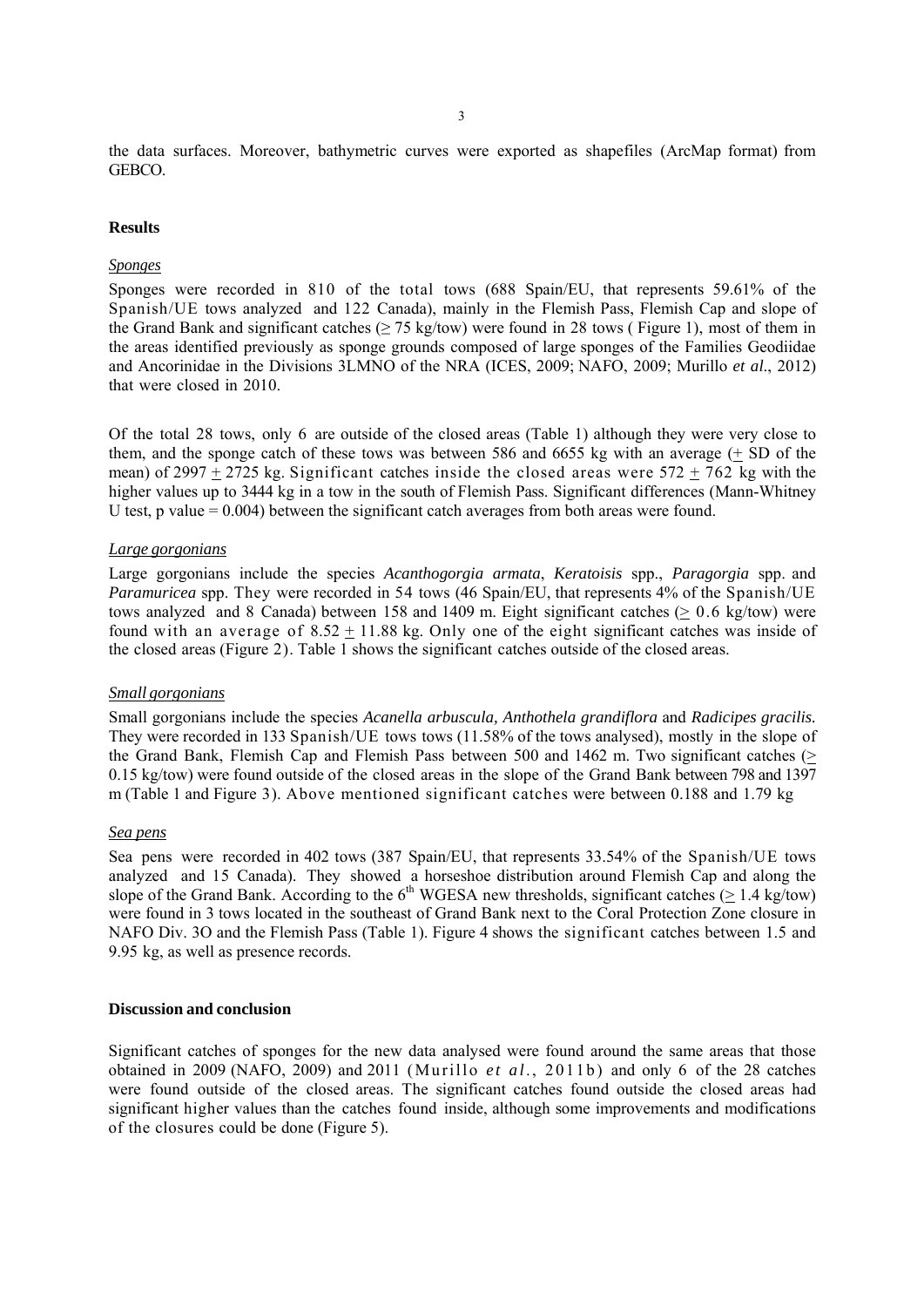For large gorgonians, the most significant catches were recorded outside of the closed areas, and these areas should be refined in the future to incorporate these significant catches (one of 36.9 kg) in the closed areas. For small gorgonians the significant catches were localized in the south of Grand Bank outside of the closed areas. Three significant catches of sea pens were recorded outside of the closed areas, but in proximities of them (Figure 5). Significant catches in the northeast of Flemish Cap were not observed in contrast to the period 2008-2010 (Murillo *et al.*, 2011b).

The results of this study together with previous study (Murillo *et al*., 2011b) and other data from the oncoming NEREIDA Project could be used in 2014 when the revision of the areas will be revisited (NAFO, 2012).

There is a general concern about the environmental impacts of science research on VMEs (OSPAR, 2008). Despite that the NAFO areas known to have VMEs generally are avoided by the groundfish surveys (E. Román, pers. comm.), some records of indicator species suggest that surveys could cause some degree of disturbance, particularly, in those areas less used by the commercial fishery. In such areas scientific activities, such as the traditional trawl methods presented here, could represent the main disturbance factor on sensitive habitats like VMEs. Brodie and Ollerhead (2012) examined the overlaid of the closed areas with the sampling strata used in trawl surveys of NAFO Divisions 3LMNO and identified 46 survey strata which intersect the closed areas and these closures represent approximately the 25% of the total measured area of affected strata. In order to solve the issue of whether to survey in a closed area or not, they provide several options to consider. We encourage more studies like that in order to establish sampling guidelines to prevent adverse effects on sensitive areas.

### **Acknowledgements**

This work was made possible with the support of the Instituto Español de Oceanografía (IEO), the Spanish Government (Secretaría General del Mar), and the Department of Fisheries and Oceans Canada. We are especially grateful to the scientific staff involved in NAFO surveys, and the heads of these surveys for facilitating the data collection and to the research vessels crews (RV *Vizconde de Eza, CCGS Teleost and the CCGS Needler*) for assistance at sea. Spanish/EU groundfish surveys are cofunded by the EU and the Spanish Government.

### **References**

- Brodie, W., and Ollerhead, N. 2012. Should trawl surveys operate in NAFO closed areas? NAFO SC Working Paper 12/13. 14 pp.
- Casas, J. M., and González-Troncoso, D. 2013. Results from Bottom Trawl Survey on Flemish Cap of June-July 2010. NAFO SCR Doc. 11/21, Serial No. N5904a.
- Fuller SD. 2011. Diversity of marine sponges in the Northwest Atlantic. Thesis, (PhD). Dalhousie University, Halifax. 215 pp.
- Gilkinson, K. 2013. Recent DFO (Newfoundland & Labrador Region) studies of the Grand Banks benthos at small and large spatial scales. DFO Can. Sci. Advis. Sec. Res. Doc. 2012/114.v+30p.
- González-Troncoso, D., Román, E., and Paz, X. 2013. Results for Greenland halibut, American plaice and Atlantic cod of the Spanish survey in NAFO Div. 3NO for the period 1997-2012. NAFO SCR Doc. 13/010, Serial No. N6160.
- ICES. 2009. Report of the ICES-NAFO Working Group on Deep-Water Ecology (WGDEC), 9-13 March 2009. ICES Document CM 2009/ACOM: 23, 92 pp.

Kenchington, E., Cogswell, A., Lirette, C., and Murillo-Pérez, F.J. 2009. The use of density analyses to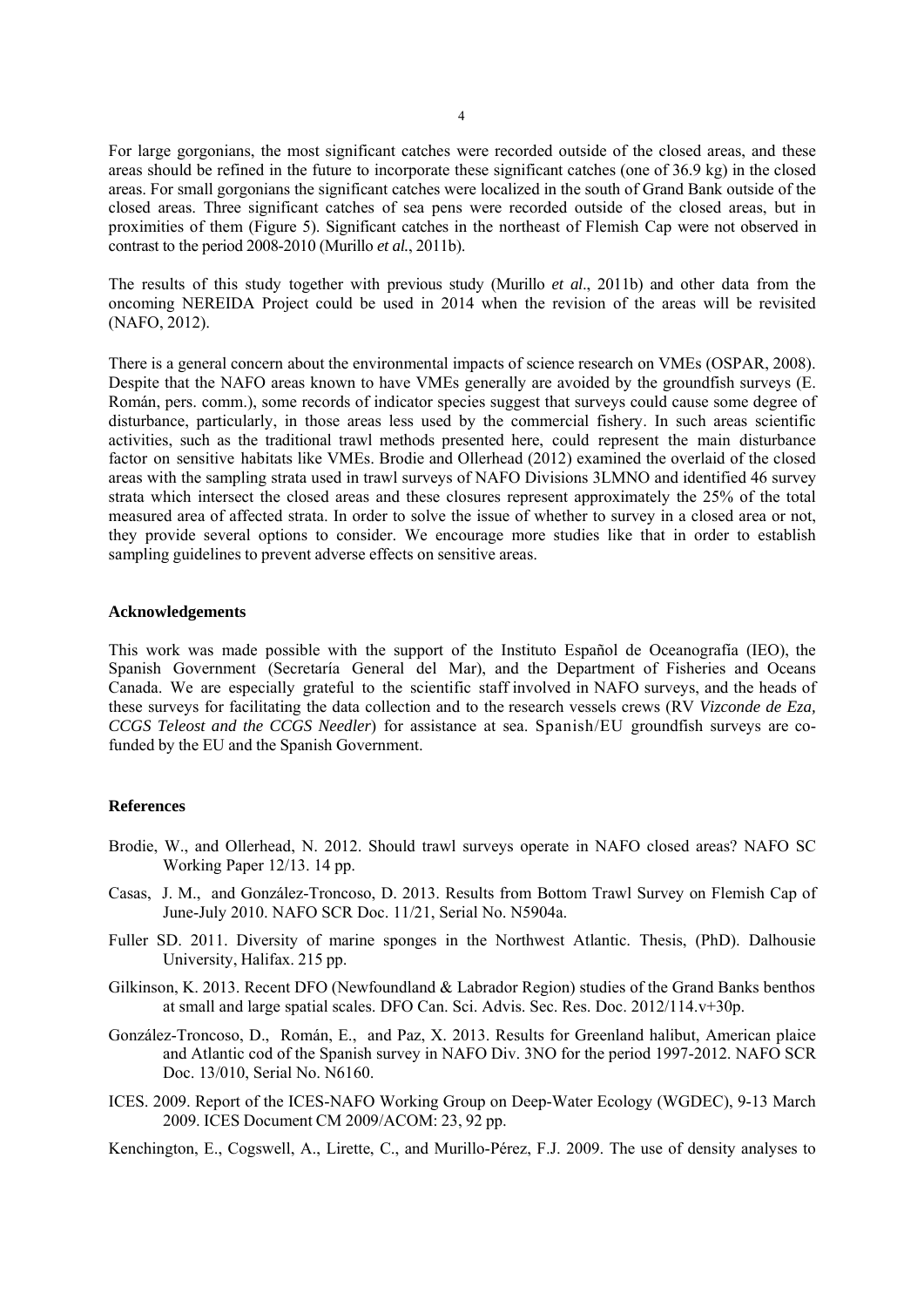delineate sponge grounds and other benthic VMEs from trawl survey data. NAFO SCR Doc. 09/6, Serial No. N5626, 16 pp.

- Murillo, F.J., Durán Muñoz, P., Altuna, A., and Serrano, A. 2011a. Distribution of deep-water corals of the Flemish Cap, Flemish Pass, and the Grand Banks of Newfoundland (Northwest Atlantic Ocean): interaction with fishing activities. ICES Journal of Marine Science 68:319-332.
- Murillo, F.J., Wareham, V., Sacau, M., Román, E., and Durán Muñoz, P. 2011b. New data on deepwater corals and sponges from Spanish/EU and Canadian bottom trawl groundfish surveys in the NAFO Regulatory Area (Divs. 3LMNO): 2008-2010 period. NAFO SCR Doc. 11/074, Serial No. N6004
- Murillo, F.J., Durán Muñoz, P., Cristobo, F.J., Ríos, P., González, C., Kenchington, E., and Serrano, A. 2012. Deep-sea Sponge Grounds of the Flemish Cap, Flemish Pass and the Grand Banks of Newfoundland (Northwest Atlantic Ocean): distribution and species composition. Marine Biology Research. 8:9, 842-854.
- NAFO. 2008. Report of the NAFO SC Working Group on Ecosystem Approach to Fisheries Management (WGEAFM). Response to Fisheries Commission Request 9.a. Scientific Council Meeting, 22-30 October 2008, Copenhagen, Denmark. NAFO SCS Doc. 08/24, Serial No. N5592, 19 pp.
- NAFO. 2009. Report of the NAFO SC Working Group on Ecosystem Approach to Fisheries Management (WGEAFM). Response to Fisheries Commission Request 9.b and 9.c. Scientific Council Meeting, 4-18 June 2009, Dartmouth, Canada. NAFO SCS Doc. 09/6, Serial No. N5627, 26 pp.
- NAFO. 2010. NAFO Conservation and Enforcement Measures. NAFO/FC Doc. 10/1, Serial No. N5740, 95 pp.
- NAFO. 2012. NAFO Conservation and Enforcement Measures. NAFO/FC Doc. 12/1, Serial No. N6001, 100 pp.
- NAFO. 2013. Report of the NAFO SC Working Group on Ecosystem Science and Assessment (WGESA). NAFO SCS Doc. 13/XX, Serial No. NXXXX.
- OSPAR. 2008. OSPAR Code of conduct for responsible marine research in the deep seas and high seas of the OSPAR Maritime Area. Number: 2008-0, 3 pp.
- Román, E., González-Iglesias, C., and González-Troncoso, D. 2013. Results for the Spanish Survey in the NAFO Regulatory Area of Division 3L for the period 2003-2010. NAFO SCR Doc. 11/19 Serial No. N5902
- Wareham, V.E., and Edinger, E.N. 2007. Distribution of deep-sea corals in the Newfoundland and Labrador region, Northwest Atlantic Ocean. In Conservation and Adaptive Management of Seamount and Deep-sea Coral Ecosystems, pp. 289–313. Ed. by R.Y. George, and S.D. Cairns. Rosenstiel School of Marine and Atmospheric Sciences, University of Miami. 323 pp.
- Wareham, V.E. 2009. Updates on deep-sea coral distribution in the Newfoundland Labrador and Arctic regions, Northwest Atlantic. In The Ecology of Deep-sea Corals of Newfoundland and Labrador Waters: Biogeography, Life History, Biogeochemistry, and Relation to Fishes, pp. 3–22. Ed. by K. Gilkinson, and E. Edinger. Canadian Technical Report of Fisheries and Aquatic Sciences, 2830. 136 pp.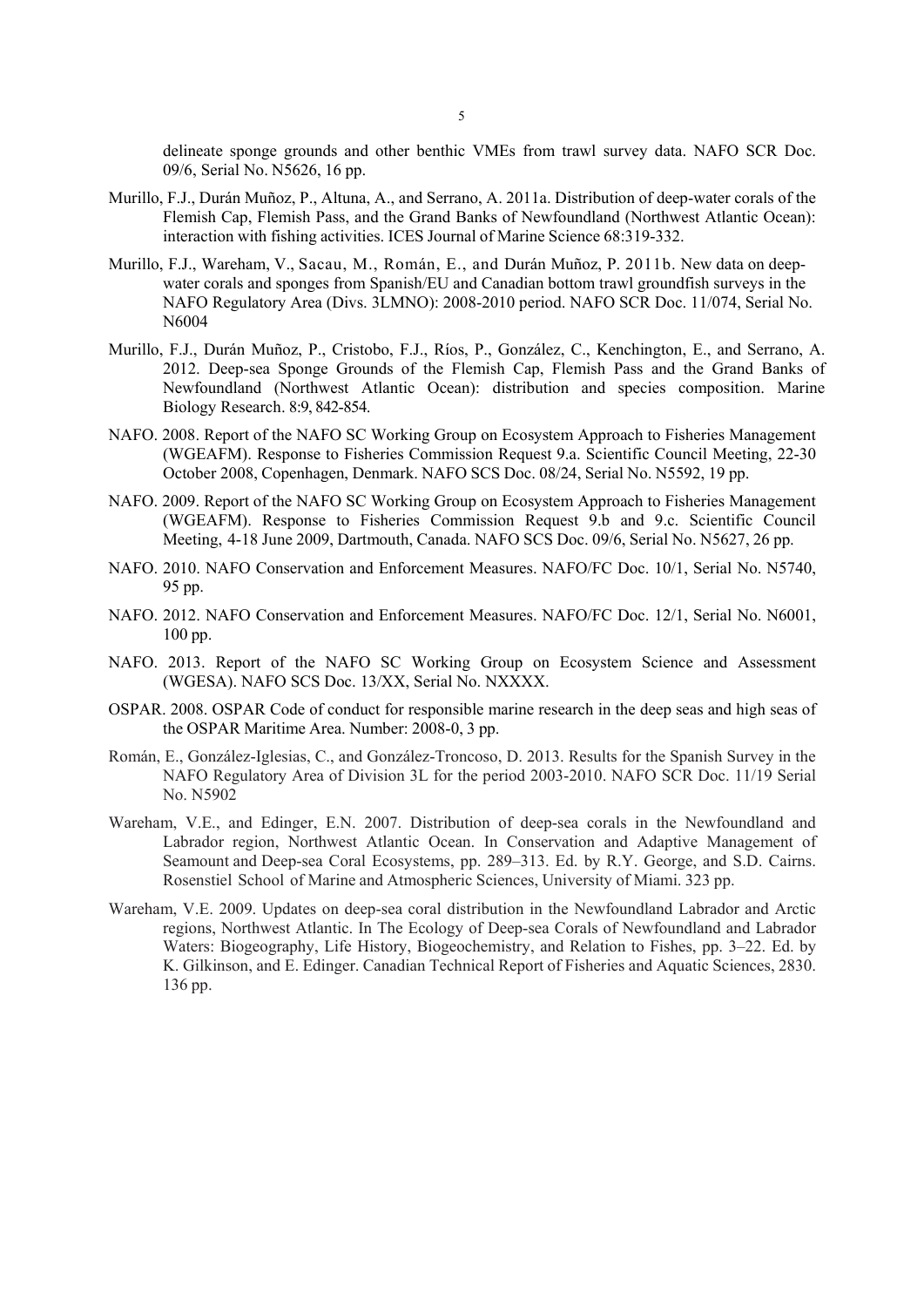**Country** Year **Property** Start position **VME** species Weight **Weight** Lat  $(N)$  Lon  $(W)$  <br>  $\qquad \qquad$  Lon  $(W)$   $\qquad \qquad$  (kg) Spain/EU | 2013 | 47° 08′ 16.80′ | 43° 30′ 29.88′ **SPONGES** *> 75 kg*  6655.003 Spain/EU 2011 46°53´44.99´´ 43° 34´50.41´´ | 5691.200 Spain/EU 2013 46° 51´25.20´´ 43° 45´15.48´´ SPONGES 3599.151 Spain/EU 2013 45° 59′02.40′′ 47° 41′45.60′′  $\geq$  75 kg 779.063 Spain/EU 2012 45° 47´55.21´´ 47° 43´47.39´´ 674.632 Spain/EU 2013 44° 01′18.59′′ 48° 51′ 20.41′′ 585.644 Spain/EU | 2012 | 45°30′05.40′′ | 48°24′34.20′′ LARGE Spain/EU | 2013 | 46° 33´51.59´´ | 47°05´27.60´´ | GORGONIANS | 5.298  $\geq 0.6$  kg 36.900  $\text{Span} / \text{EU}$  2012 46°20´50.39´´ 45°59´01.79´´ 9.330 Spain/EU 2013 46 ° 53' 16.80'' 46 ° 36' 01.08''  $\vert$  1 A B C E 3.560 Spain/EU 2013 46 °51´25.20´´ 43°45´15.48´´  $\vert$   $\geq 0.0 \text{ kg}$  2.700 Canada 2012 47°54´47.99´´ 46°57´54.00´´ 2.360 Spain/EU 2012 46°17'14.39'' 45°47'04.20'' 0.880 Spain/EU 2013 43°17′36.60<sup> $\cdot$ </sup> 51°43′15.60<sup> $\cdot$ </sup> SMALL GORGONIANS *> 0.15 kg*  1.791 Spain/EU | 2011 | 43°00´14.40´´ | 49°16´15.60´´ |  $\frac{36.6833333333}{60.292}$  0.292 Spain/EU 2013 43°17′36.60<sup> $\prime\prime$ </sup> 51°43′15.60<sup> $\prime\prime$ </sup> SEA PENS *> 1.4 kg*  9.946 Spain/EU 2012 47°11′49.81′′ 46°40′10.20′′ 55 4.11. Canada 2011 43°21´36.00´ 51°43´54.00´  $\vert$  51°43′54.00´ 1.500

**Table 1.-** Start positions of tows with corals and sponges catches above the threshold defined as significant catch (NAFO 2013) in the NRA (Divs. 3LMNO) outside of the closed areas with their corresponding weight in the period 2011-2013.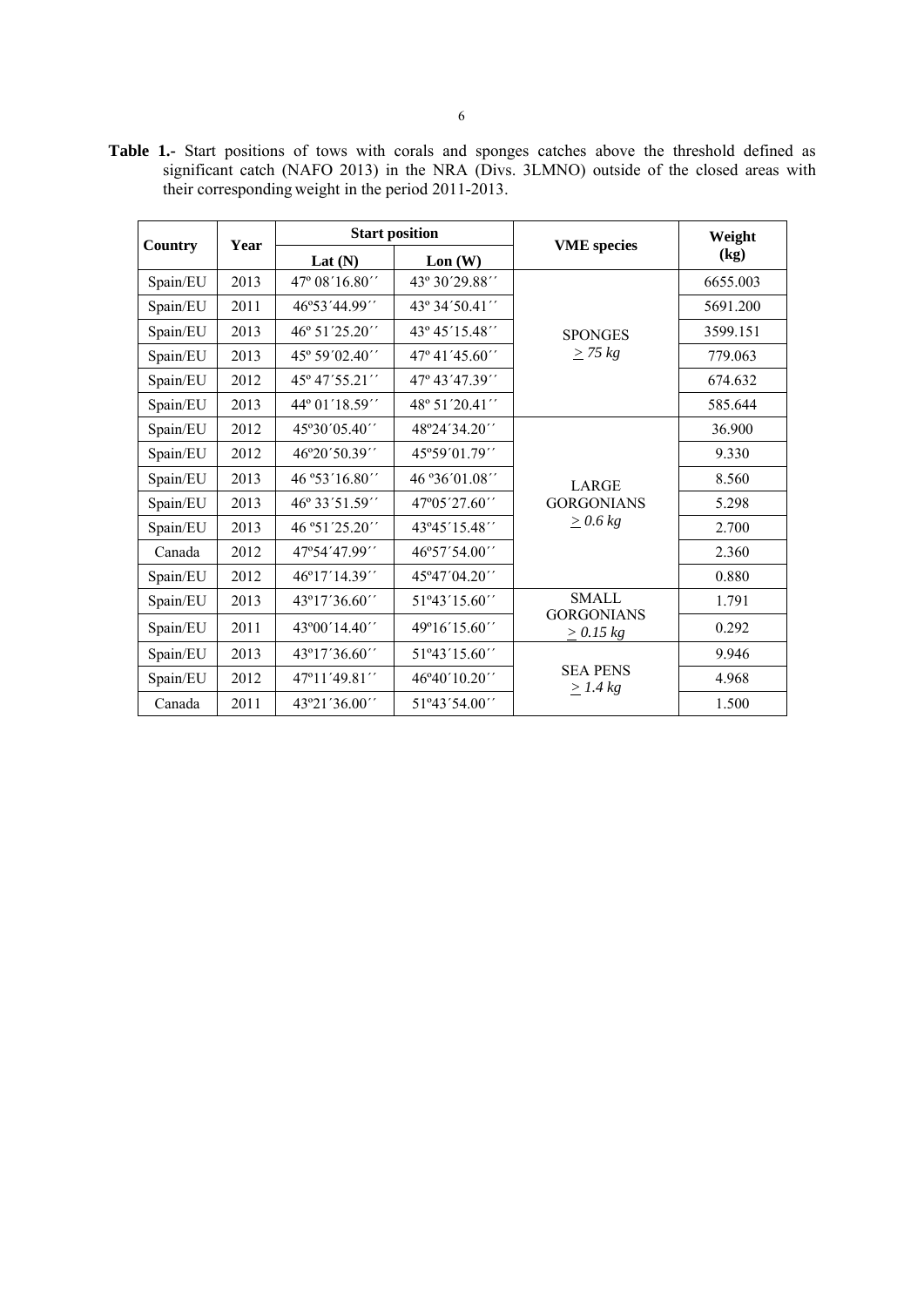

**Figure 1**.- Distribution of significant catches and presence of sponges in the study area (NAFO Divs. 3LMNO).



**Figure 2**.- Distribution of significant catches and presence of large gorgonians in the study area (NAFO Divs. 3LMNO).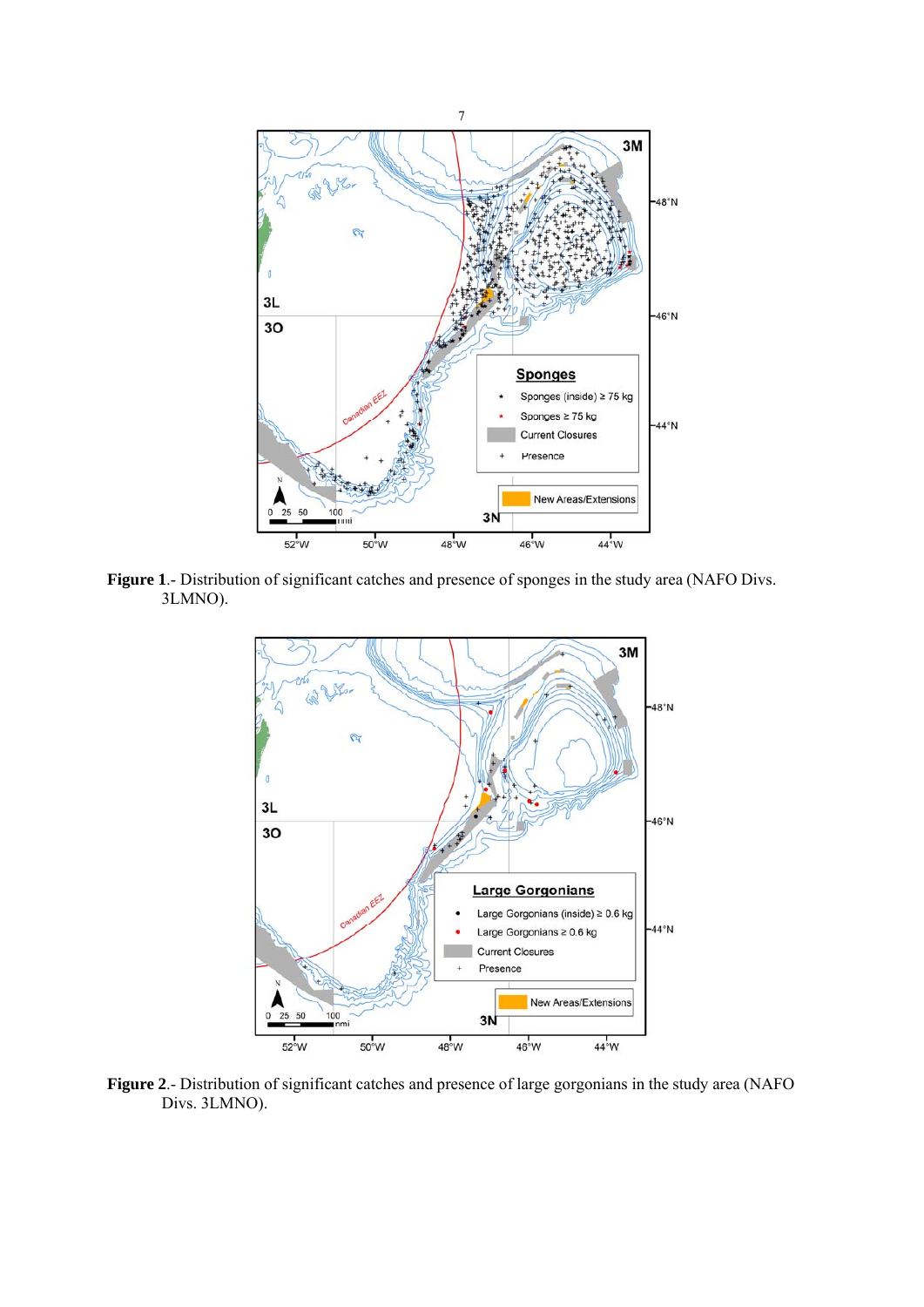

**Figure 3**.- Distribution of significant catches and presence of small gorgonians in the study area (NAFO Divs. 3LMNO).



**Figure 4**.- Distribution of significant catches and presence of sea pens in the study area (NAFO Divs. 3LMNO).